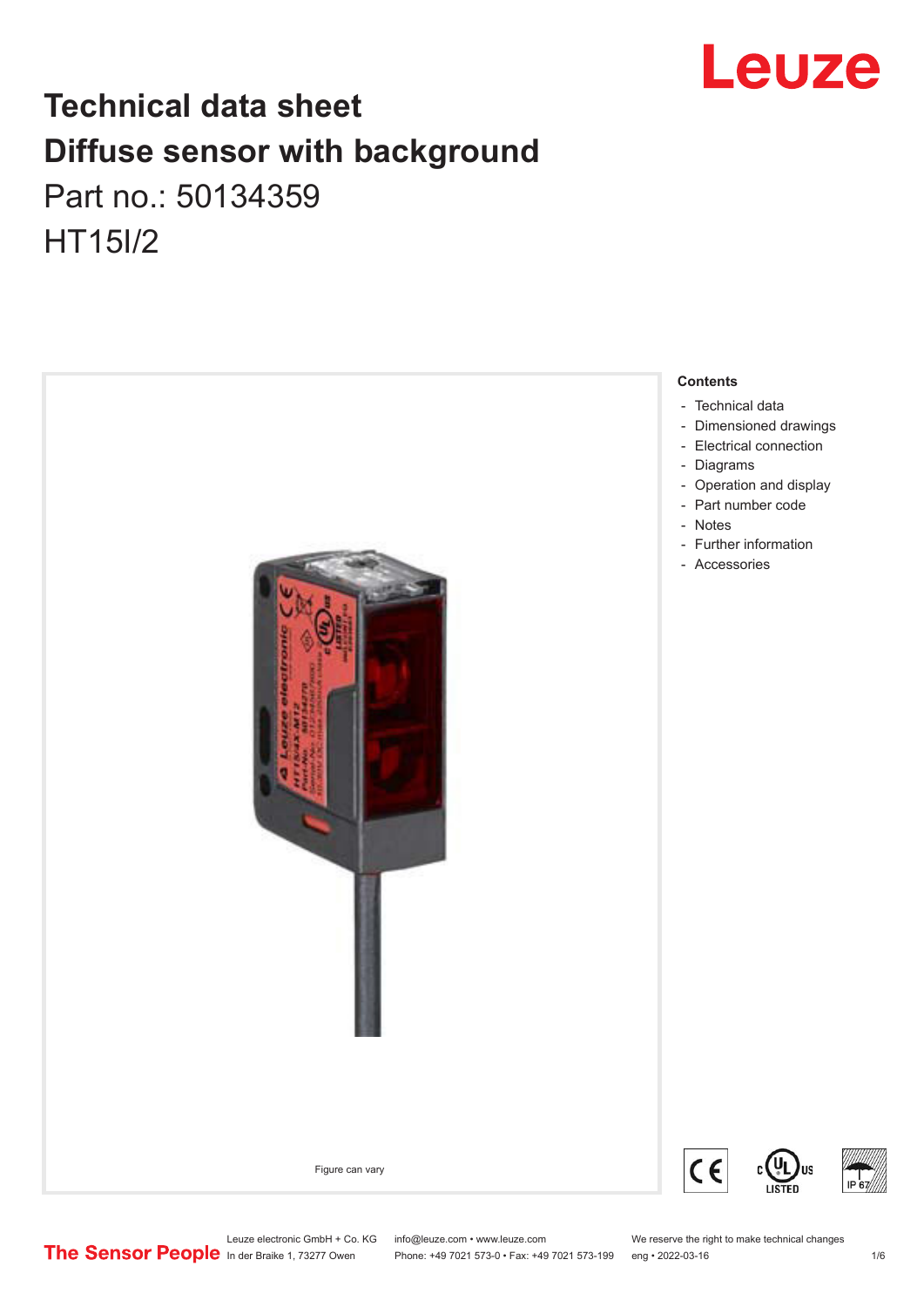## <span id="page-1-0"></span>**Technical data**

# Leuze

#### **Basic data**

Series 15 **Operating principle** Diffuse reflection principle with back-

#### **Optical data**

| <b>Black-white error</b>        | $<$ 15% up to 350 mm                 |
|---------------------------------|--------------------------------------|
| <b>Operating range</b>          | Guaranteed operating range           |
| Operating range, white 90%      | $0.012$ 1 m                          |
| Operating range, gray 18%       | $0.0120.7$ m                         |
| Operating range, black 6%       | $0.0120.5$ m                         |
| <b>Operating range limit</b>    | <b>Typical operating range</b>       |
| <b>Operating range limit</b>    | $0.012$ 1 m                          |
| <b>Adjustment range</b>         | 50  1,000 mm                         |
| Light source                    | LED, Infrared                        |
| Wavelength                      | 850 nm                               |
| <b>Transmitted-signal shape</b> | Pulsed                               |
| LED group                       | Exempt group (in acc. with EN 62471) |

ground suppression

#### **Electrical data**

**Protective circuit** Polarity reversal protection Short circuit protected

| Performance data              |                                     |
|-------------------------------|-------------------------------------|
| Supply voltage U <sub>p</sub> | 10  30 V, DC, Incl. residual ripple |
| <b>Residual ripple</b>        | $0 15 \%$ , From $U_{p}$            |
| <b>Open-circuit current</b>   | $020$ mA                            |
|                               |                                     |

#### **Outputs**

**Number of digital switching outputs** 1 Piece(s)

| <b>Switching outputs</b><br><b>Voltage type</b><br>Switching current, max. | DC.<br>100 mA                                           |
|----------------------------------------------------------------------------|---------------------------------------------------------|
| <b>Switching voltage</b>                                                   | high: $\geq$ (U <sub>R</sub> -2.5V)<br>$low: \leq 2.5V$ |
| <b>Switching output 1</b><br><b>Switching element</b>                      | <b>Transistor, NPN</b>                                  |
| <b>Switching principle</b>                                                 | Light switching                                         |

#### **Timing**

| 500 Hz        |
|---------------|
| 1 $\text{ms}$ |
| 300 ms        |
|               |

#### **Connection**

| <b>Connection 1</b>       |                     |
|---------------------------|---------------------|
| <b>Function</b>           | Signal OUT          |
|                           | Voltage supply      |
| <b>Type of connection</b> | Cable               |
| Cable length              | 2.000 mm            |
| <b>Sheathing material</b> | <b>PUR</b>          |
| Cable color               | <b>Black</b>        |
| Number of conductors      | 3-wire              |
| Wire cross section        | $0.14 \text{ mm}^2$ |

#### **Mechanical data**

| Dimension (W x H x L)    | 15 mm x 42.7 mm x 30 mm      |  |
|--------------------------|------------------------------|--|
| <b>Housing material</b>  | Plastic                      |  |
| <b>Plastic housing</b>   | ABS                          |  |
| Lens cover material      | Plastic                      |  |
| Net weight               | 37 q                         |  |
| <b>Housing color</b>     | <b>Black</b>                 |  |
| <b>Type of fastening</b> | Through-hole mounting        |  |
|                          | Via optional mounting device |  |
| .                        |                              |  |

#### **Operation and display**

| Type of display                     | LED                     |
|-------------------------------------|-------------------------|
| <b>Number of LEDs</b>               | 2 Piece(s)              |
| <b>Operational controls</b>         | Multiturn potentiometer |
| Function of the operational control | Range adjustment        |
|                                     |                         |
| <b>Environmental data</b>           |                         |
| Ambient temperature, operation      | $-4060 °C$              |
| Ambient temperature, storage        | $-4070 °C$              |
|                                     |                         |
| <b>Certifications</b>               |                         |
| Degree of protection                | IP 67                   |
| <b>Protection class</b>             | III                     |
| <b>Certifications</b>               | c UL US                 |
| <b>Standards applied</b>            | IEC 60947-5-2           |
|                                     |                         |
| <b>Classification</b>               |                         |
| <b>Customs tariff number</b>        | 85365019                |
| <b>ECLASS 5.1.4</b>                 | 27270904                |
| <b>ECLASS 8.0</b>                   | 27270904                |
| <b>ECLASS 9.0</b>                   | 27270904                |
| ECLASS 10.0                         | 27270904                |
| ECLASS 11.0                         | 27270904                |
| <b>ECLASS 12.0</b>                  | 27270903                |
| <b>ETIM 5.0</b>                     | EC002719                |
| <b>ETIM 6.0</b>                     | EC002719                |
| <b>ETIM 7.0</b>                     | EC002719                |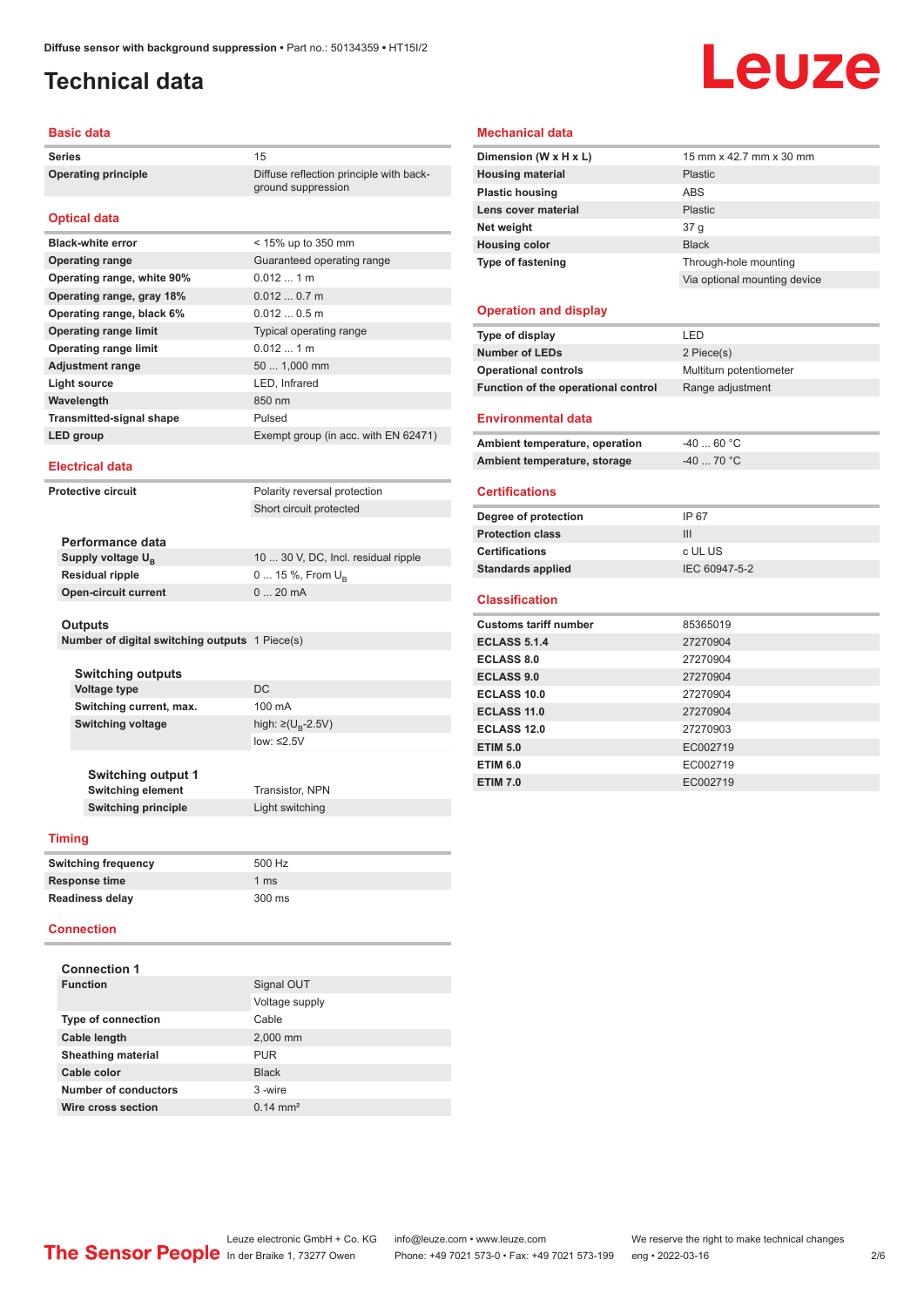## <span id="page-2-0"></span>**Dimensioned drawings**

All dimensions in millimeters





YBX



- A LED indicator
- B Optical axis
- B1 Receiver
- B2 Transmitter
- C Range adjustment

## **Electrical connection**

#### **Connection 1**

M<sub>2</sub>x1

| <b>Function</b>             | Signal OUT            |
|-----------------------------|-----------------------|
|                             | Voltage supply        |
| <b>Type of connection</b>   | Cable                 |
| Cable length                | 2,000 mm              |
| <b>Sheathing material</b>   | <b>PUR</b>            |
| Cable color                 | <b>Black</b>          |
| <b>Number of conductors</b> | 3-wire                |
| Wire cross section          | $0.14 \, \text{mm}^2$ |

#### **Conductor color Conductor assignment**

| <b>Brown</b> | V+               |
|--------------|------------------|
| <b>Blue</b>  | <b>GND</b>       |
| <b>Black</b> | OUT <sub>1</sub> |

Leuze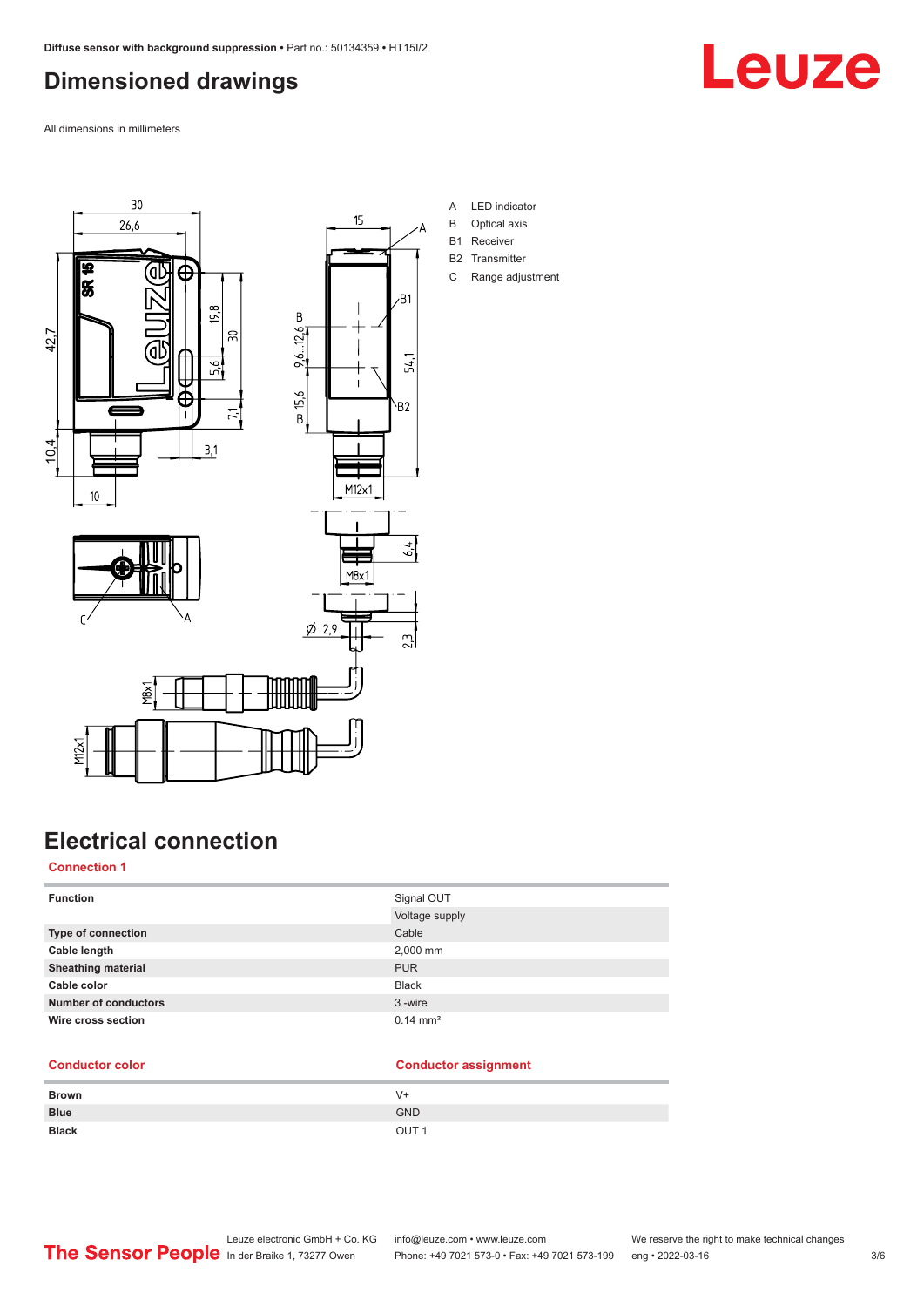## <span id="page-3-0"></span>**Diagrams**

# Leuze

#### Typ. response behavior (focusing distance 500 mm)



#### Typ. response behavior (focusing distance 1000 mm)

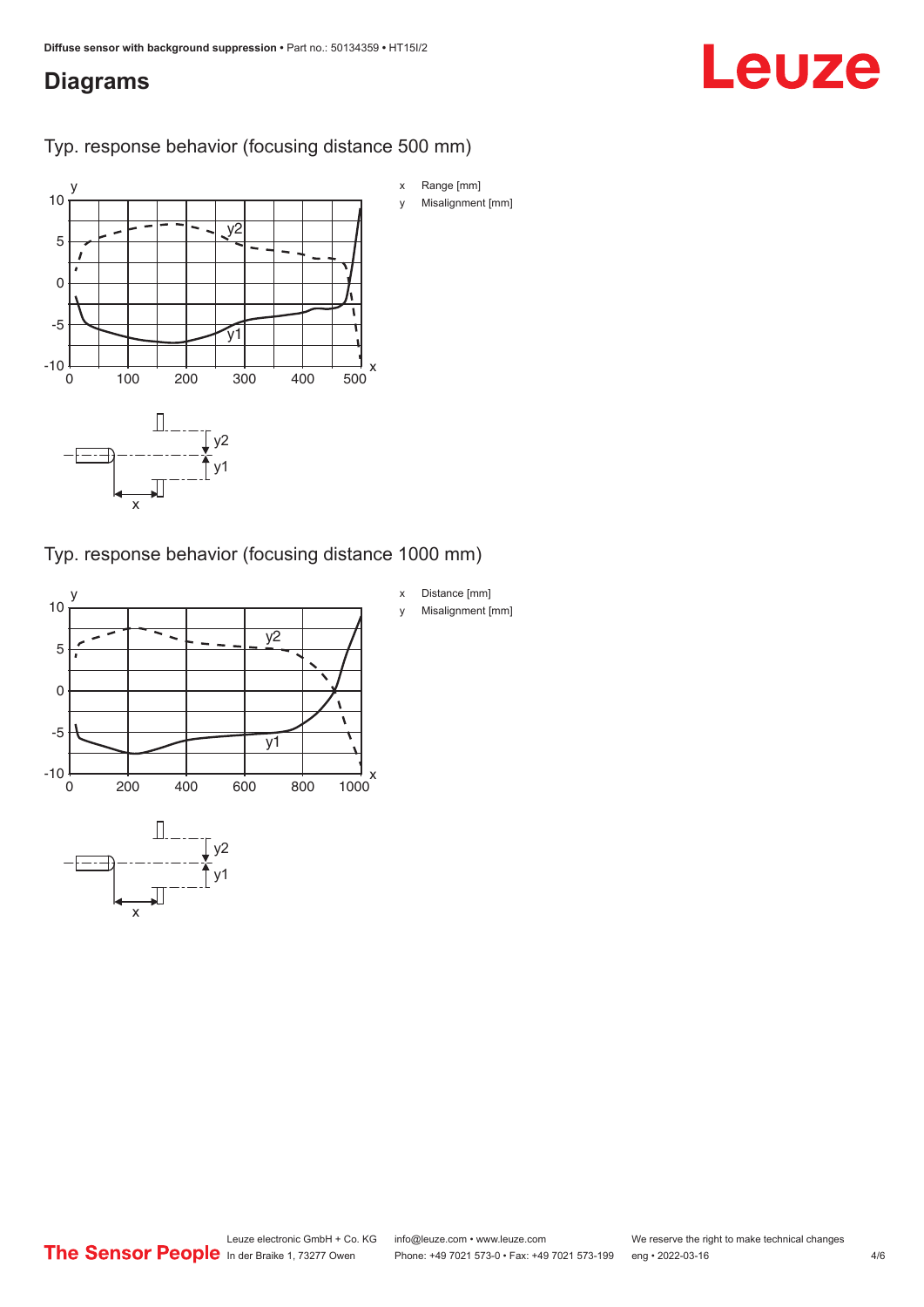## <span id="page-4-0"></span>**Diagrams**

# Leuze

Typ. black/white behavior



x

 $-\overline{...}$   $-\overline{...}$   $-\overline{...}$ 

x Range [mm]

- y Reduction of range [mm]
- A White 90%
- B Gray 18%
- C Black 6%

## **Operation and display**

| <b>LED</b>     | <b>Display</b>           | <b>Meaning</b>        |
|----------------|--------------------------|-----------------------|
|                | Green, continuous light  | Operational readiness |
| $\overline{2}$ | Yellow, continuous light | Object detected       |

### **Part number code**

Part designation: **AAA15d.EE/ ff-HH**

| AAA15       | Operating principle / construction<br>HT15: diffuse reflection sensor with background suppression<br>PRK15: retro-reflective photoelectric sensor with polarization filter<br>LS15: throughbeam photoelectric sensor transmitter<br>LE15: throughbeam photoelectric sensor receiver |
|-------------|-------------------------------------------------------------------------------------------------------------------------------------------------------------------------------------------------------------------------------------------------------------------------------------|
| d           | Light type<br>n/a: red light<br>I: infrared light                                                                                                                                                                                                                                   |
| EE          | Equipment<br>1: adjustable range<br>D: Detection of stretch-wrapped objects                                                                                                                                                                                                         |
| ff          | Switching output / Function<br>2: NPN transistor output, light switching<br>N: NPN transistor output, dark switching<br>4: PNP transistor output, light switching<br>P: PNP transistor output, dark switching<br>X: pin not used                                                    |
| HH          | <b>Electrical connection</b><br>n/a: cable, standard length 2000 mm, 3-wire<br>M8: M8 connector, 4-pin (plug)<br>200-M12: cable, length 200 mm with M12 connector, 4-pin, axial (plug)<br>M12: M12 connector, 4-pin (plug)                                                          |
| <b>Note</b> |                                                                                                                                                                                                                                                                                     |

 $\%$  A list with all available device types can be found on the Leuze website at www.leuze.com.

Phone: +49 7021 573-0 • Fax: +49 7021 573-199 eng • 2022-03-16